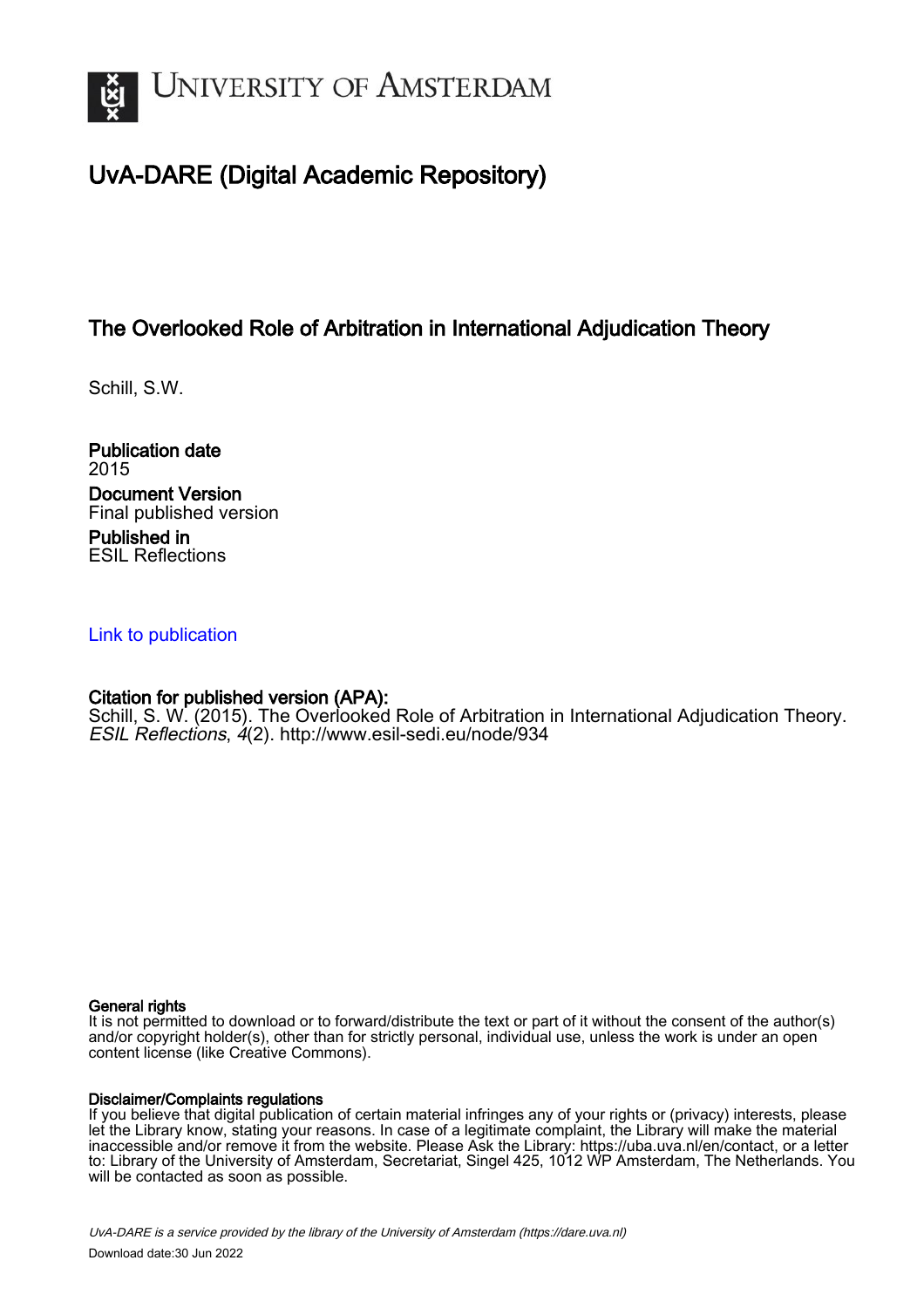Editorial board: Anne van Aaken (editor-in-chief), Jutta Brunnée, Başak Çali, Jan Klabbers

**ESIL Reflections** 

#### **May 4, 2015 Volume 4, Issue 2**

Image by Permanent Court of Arbitration



# **The Overlooked Role of Arbitration in**

[Stephan W. Schill](http://www.uva.nl/en/about-the-uva/organisation/staff-members/content/s/c/s.w.b.schill/s.w.b.schill.html)<sup>1</sup> University of Amsterdam

**International Adjudicatory Theory**

International adjudication is increasingly seen as the center of the international legal system. Legality and illegality in international law no longer manifest themselves principally in the sources of international law and the argumentative practices of states,<sup>2</sup> but in the final and binding decisions of international courts and tribunals.<sup>3</sup> What is more, international adjudicators not only apply pre-existing law to specific facts; they also actively shape international law and become law-makers. This, in turn, raises legitimacy concerns. Considering the panoply of issues involved, it comes as no surprise that international legal research, including large-scale projects, such as the *Project on International Courts and Tribunals*, <sup>4</sup> *PluriCourts*, 5 *iCourts*, 6 or the Max Planck Institute's project on *International Judicial Institutions as Law Makers*,<sup>7</sup> zoom in on the functioning, authority, and legitimacy of international adjudication.

These projects contribute from different angles to developing a general theory of international adjudication. In doing so, they focus primarily on permanent international courts, and generally share a motivation to strengthen them. Arbitration, by contrast, is largely neglected, or at best dealt with tangentially. This reflects the underlying and rarely explicit assumption that arbitration is an archaic form of settling international disputes, which is but a stop on the way towards permanent courts. $8$  Yet, as I arque in

 $\overline{\phantom{a}}$ Professor of International and Economic Law and Governance, University of Amsterdam and Principal Investigator of the ERC research project o[n Transnational Private-Public Arbitration as Global](http://www.lex-mp.de/)  [Regulatory Governance;](http://www.lex-mp.de/) Member of the ICSID List of Conciliators; Editor-in-Chief of th[e Journal of World](http://www.brill.com/journal-world-investment-trade)  **Investment and Trade** 

<sup>2</sup> On this view Martti Koskenniemi, *From Apology to Utopia* (2nd edn CUP 2006).

<sup>3</sup> This follows the legal theory of Niklas Luhmann, *Law as a Social System* (OUP 2004) 297-337.

<sup>4</sup> See <u>http://www.pict-pcti.org</u> (9 April 2015).

 $5$  See<http://www.jus.uio.no/pluricourts/english> (9 April 2015).

 $^{6}$  See <u>http://jura.ku.dk/icourts</u> (9 April 2015).

<sup>7</sup> Armin von Bogdandy and Ingo Venzke (eds), *International Judicial Lawmaking* (Springer 2012).

<sup>8</sup> See James Brown Scott, 'The Evolution of a Permanent International Judiciary' (1912) 6 Am J

Int'l L 316; Hans Kelsen, *Law and Peace in International Relations* (Harvard UP 1942) 145, 148-151; for a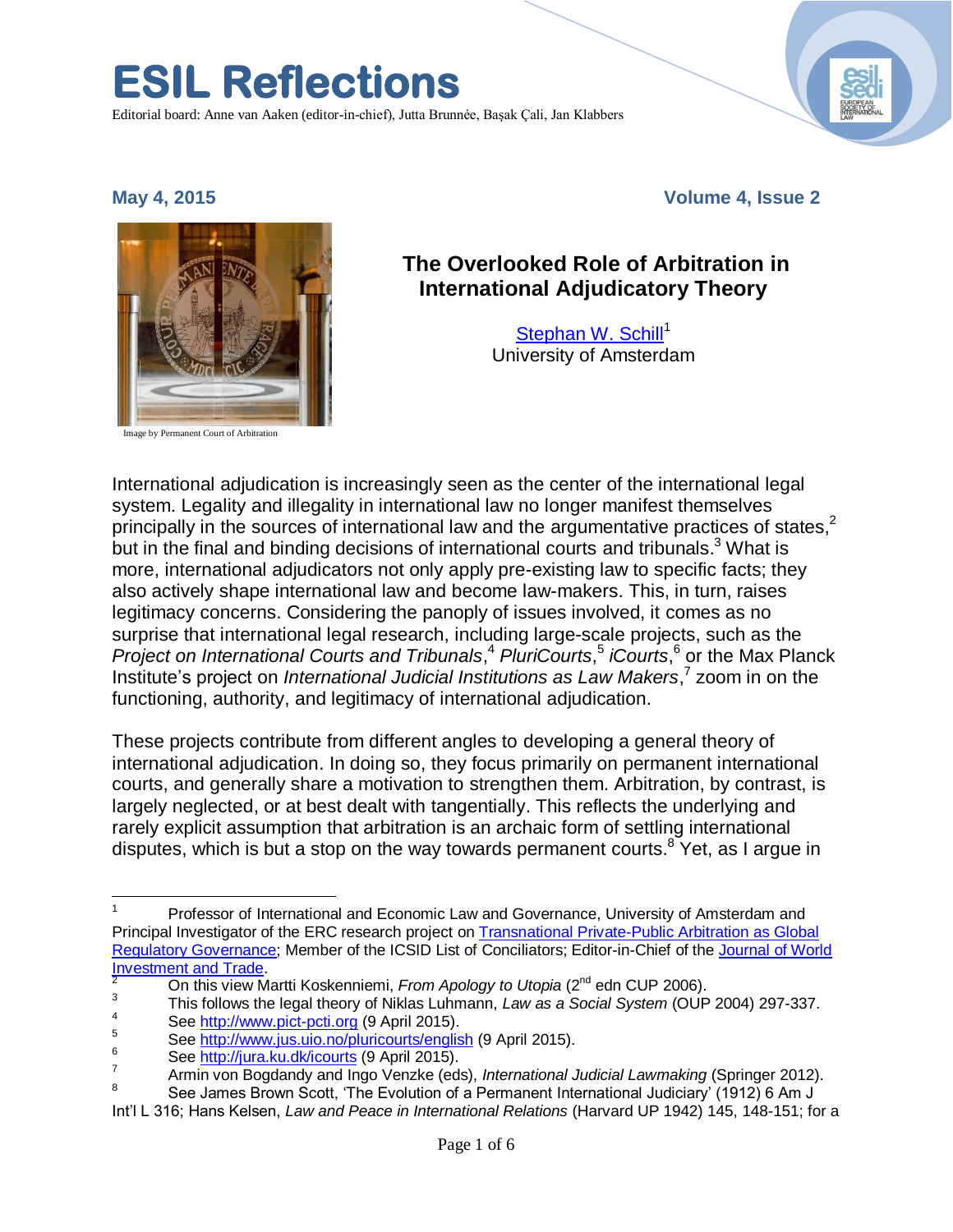this Reflection, the focus on permanent courts obscures the growing importance of arbitration in practice and neglects its potential to contribute to the theory of international adjudication. Above all, arbitration is more flexible in meeting the demand for bespoke dispute settlement solutions in a pluralist world order and alleviates some of the concerns raised by the increasing authority of permanent international courts.

## **International Courts in Crisis – Growth in International Arbitration**

A need to reconsider the assumption that permanent international courts constitute the perfection of the idea of international adjudication, and therefore justifiedly constitute the main focus of international adjudication theory, is prompted by the backlash some of these courts have experienced in the last years. Several of the 'younger' permanent courts are significantly 'underused'. The International Tribunal for the Law of the Sea, for example, does not possess general compulsory jurisdiction in the law of the sea;<sup>9</sup> important states ignore the International Criminal Court (ICC) and even actively boycott it through bilateral non-extradition treaties.<sup>10</sup> Even more radical is the neutralization of the Tribunal of the Southern African Development Community after it had passed 'overly progressive' judgments.<sup>11</sup> 'Older' institutions, such as the International Court of Justice (ICJ), face difficult times too. Only 70 states made declarations under Article 36(2) of the ICJ Statute (the Optional Clause), with major players, such as the United States, China, and Russia, missing.<sup>12</sup> Colombia even withdrew from the Pact of Bogotá, a general inter-state dispute settlement treaty, after the Court's 2012 ruling in the maritime dispute with Nicaragua.<sup>13</sup> These are some examples that illustrate how the great enthusiasm of the 1990s and early 2000s to enhance the effectiveness of international law through the establishment of new or the jurisdictional expansion of existing  $intermational$  courts<sup>14</sup> has given way to a certain disillusionment.

At the same time, arbitration is growing considerably as a mechanism to enforce international law. This trend is evident on the level of state-to-state and in private-public disputes. The Permanent Court of Arbitration, after decades of dormancy, now lists 94 proceedings on its docket, out of which six are inter-state and 89 are investor-state cases; <sup>15</sup> likewise, the number of ICSID proceedings has grown to almost 600 disputes in recent years.<sup>16</sup> This increase in international arbitration suggests the emergence of a

 $\overline{a}$ 

more recent view see Karen J Alter, 'The Evolving International Judiciary' (2011) 7 Ann Rev L & Soc Sci 387.

<sup>&</sup>lt;sup>9</sup> See Article 287 of the United Nations Convention on the Law of the Seas.<br><sup>10</sup> Markus Repairs (11.5 Biloteral Nep Surrender Agreements and Article 08

Markus Benzing, 'U.S. Bilateral Non-Surrender Agreements and Article 98 of the Statute of the International Criminal Court: An Exercise in the Law of Treaties' (2004) 8 Max Planck UNYB 181.

Erica de Wet, 'The Rise and Fall of the Tribunal of the Southern African Development

Community: Implications for Dispute Settlement in Southern Africa' (2013) 28 ICSID Review-FILJ 45. <sup>12</sup> See <u>http://www.icj-cij.org/jurisdiction/?p1=5&p2=1&p3=3</u> (9 April 2015).<br><sup>13</sup> Territorial and Maritime Diagute (Nicarague y Colombia), Judgment 1900

<sup>13</sup> *Territorial and Maritime Dispute (Nicaragua v Colombia)*, Judgment [2012] ICJ Reports 624.

<sup>14</sup> For an overview see [http://www.pict-pcti.org/publications/synoptic\\_chart/synop\\_c4.pdf](http://www.pict-pcti.org/publications/synoptic_chart/synop_c4.pdf) (9 April  $2015$ ).

<sup>&</sup>lt;sup>15</sup> See [http://www.pca-cpa.org/showpage.asp?pag\\_id=1029](http://www.pca-cpa.org/showpage.asp?pag_id=1029) (9 April 2015).

<sup>16</sup> See UNCTAD, 'Recent Developments in Investor-State Dispute Settlement (ISDS)', *IIA Issue Note No 1*, 1 (April 2014) [http://unctad.org/en/publicationslibrary/webdiaepcb2014d3\\_en.pdf](http://unctad.org/en/publicationslibrary/webdiaepcb2014d3_en.pdf) (9 April 2015).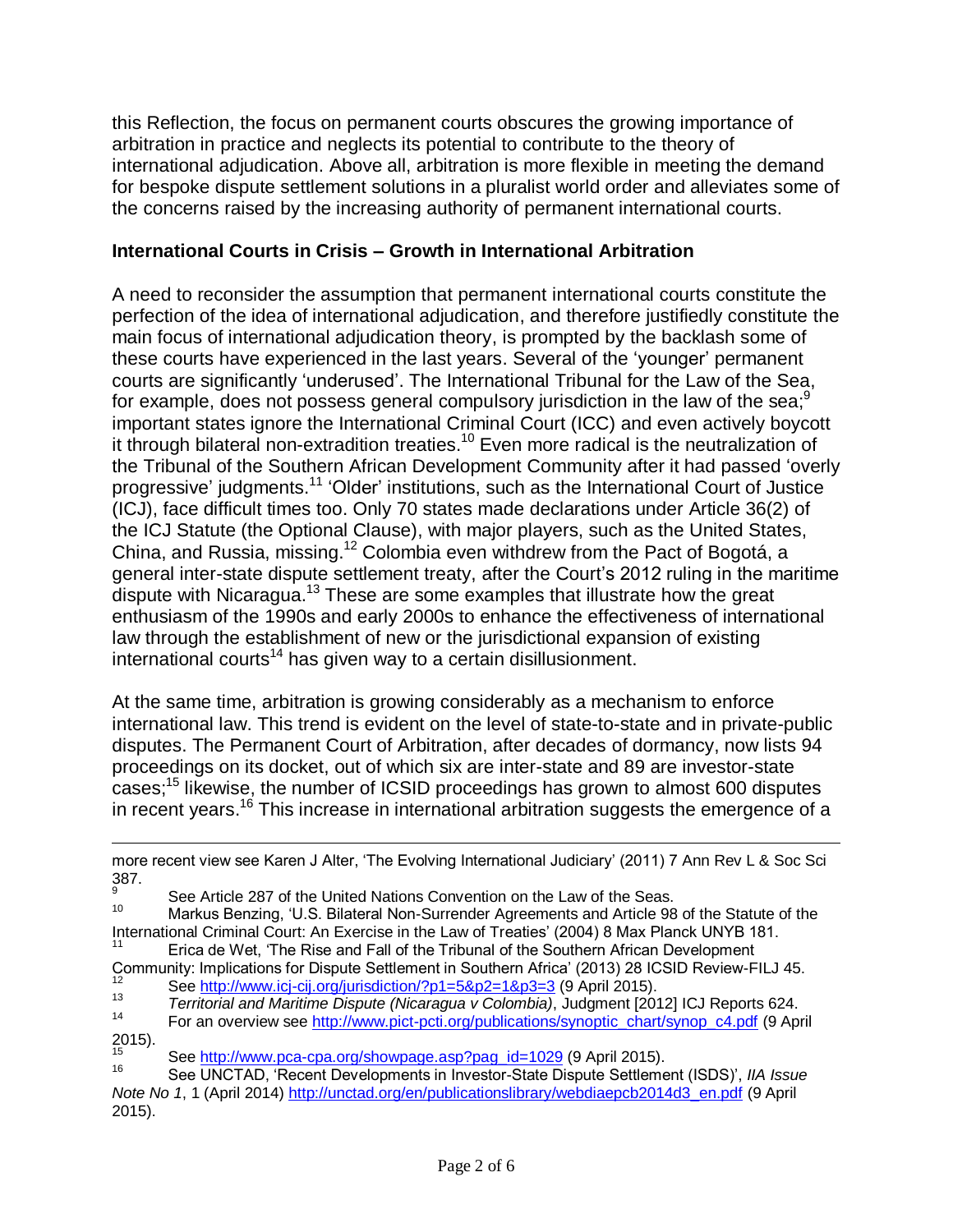"new generation of international adjudication".<sup>17</sup> Far from being an historic remnant and precursor of permanent courts, arbitration fulfills a role that is no less important than that of permanent courts in settling international disputes and enforcing international law. Although international arbitration, above all under investment treaties, also attracts poignant criticism,<sup>18</sup> it is still a growing phenomenon. The same does not hold true for permanent international courts. For this reason alone, international adjudication theory should have deeper regard to international arbitration.

## **Saving International Adjudication Through Cosmopolitan Reconstruction?**

Mainstream international law research, however, largely ignores international arbitration in developing a general theory of international adjudication. While responding to the challenges permanent international courts face, the resulting theories reflect little on the growth of international arbitration and risk ignoring core differences between arbitral tribunals and courts in making prescriptions to how international adjudicatory bodies in general, including arbitration, should react to current challenges. An example is the book by Armin von Bogdandy and Ingo Venzke, entitled "*In Whose Name? A Public Law Theory of International Adjudication*".<sup>19</sup> In it, the authors analyze international courts as multifunctional actors that are not only institutions of dispute resolution, but also exercise international public authority by further developing and making international law. Framing the activity of international courts as an exercise of international public authority provides a forceful explanation for the crisis international courts face. It is the effect of the decisions of international courts that go beyond the realm of the disputing parties – such as further developing international law with multilateral effect, or the restriction of regulatory powers of governments that affect a state's population – that create legitimacy concerns and cause backlash.

The international public authority exercised by international courts can be framed as a concern for state sovereignty generally. For democratic states, however, the exercise of international public authority by international courts becomes an issue of democratic control and democratic legitimacy. To respond to the democratic challenge, von Bogdandy and Venzke argue that international courts must be embedded in a democratic framework that legitimizes them not only through the consent of the disputing parties, but as institutions that administer justice in a cosmopolitan orientation and render their decisions "in the name of the peoples and the citizens."<sup>20</sup> This cosmopolitan reconstruction would strengthen the legitimacy of international courts.

The analysis of the exercise of public authority by international courts through a democratic lens is a watershed in moving the theory of international adjudication and the debate about criteria for legitimacy forward. While not addressing international

 $17$ <sup>17</sup> Gary Born, 'A New Generation of International Adjudication' (2012) 61 Duke Law Journal 775.

See Stephan W Schill, 'International Investment Law and Comparative Public Law: An Introduction' in Stephan W Schill (ed), *International Investment Law and Comparative Public Law* (OUP  $2010$ ) 3, 4-7.

<sup>19</sup> Armin von Bogdandy and Ingo Venzke, *In Whose Name? A Public Law Theory of International Adjudication* (OUP 2014).

ibid at 214.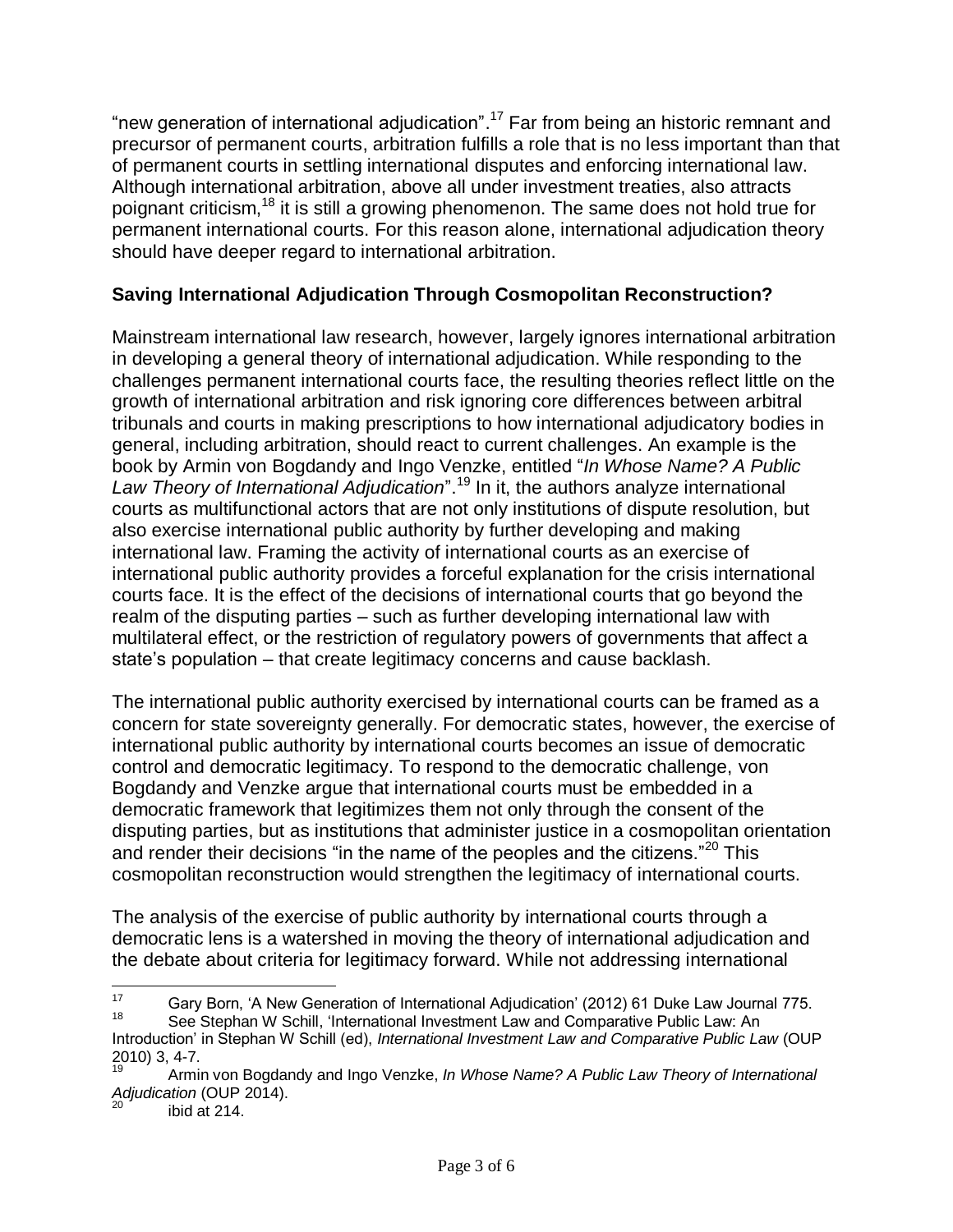arbitration directly, the conceptual framework developed is also helpful for better understanding the challenges this form of international adjudication faces. After all, arbitration as a mechanism, in particular investor-state arbitration, attracts considerable criticism, including from a democratic perspective, because of the restrictions it may impose on governments' policy space.<sup>21</sup> Similarly, arbitral tribunals in inter-state and investor-state cases also have an active role in further developing international law. Yet, it is questionable whether the solutions prescribed for addressing challenges in international adjudication generally are suitable for international arbitration as well. Is it adequate, for example, to consider that arbitral tribunals should adjudicate, like permanent international courts, "in the name of the peoples and the citizens"? Are there not fundamental differences between arbitral tribunals and permanent courts that require making distinctions between both mechanisms in a theory of international adjudication, including one that takes the perspective of democratic theory?

## **International Arbitration as a Vision for a Pluralistic Global Society**

The reasons why arbitration increases and why parties choose it are manifold. When compared to permanent international courts, core advantages are closely related to the extent to which arbitral tribunals exercise international public authority and to the ability of states to control arbitration. Both aspects distinguish an arbitral tribunal from a permanent international court and should affect the assessment of arbitral tribunals in terms of their legitimacy. They can be viewed as democratic advantages of international arbitration.

First, in arbitration the disputing parties have more immediate influence on the composition of the decision-making body. Their voice in the composition of tribunals is regularly greater. Judges in permanent courts are appointed for a term of several years, are empowered to hear an indeterminate number of cases, and are subject to complex inter-governmental bargains about positions in international organizations. This removes individual adjudicators quite far from a state's consent and from domestic democratic processes that may imbue international adjudication with democratic legitimacy. Moreover, the ratio of party-appointed ad hoc judges to permanent members is small (1 to 15 in the ICJ); in a three-member tribunal, by contrast, one out of three members is party-appointed. In addition, parties may appoint the tribunal's president by mutual agreement. The more direct influence of parties on the composition of decisionmakers should bring arbitral tribunals closer to domestic democratic processes than permanent international courts.

Second, the decision of an individual arbitral tribunal is much less powerful than that of a permanent international court and has less impact on non-disputing parties. While arbitral tribunals contribute to the further development of international law –the reliance on arbitral precedent in international investment law attests to that–<sup>22</sup> there is no institutional rationale to follow precedent comparable to that of a permanent international court. Whereas permanent courts have an institutional interest in creating a

 $21$  $\frac{21}{22}$  See supra n 17.

<sup>22</sup> Stephan W Schill, *The Multilateralization of International Investment Law* (CUP 2009) 321-357.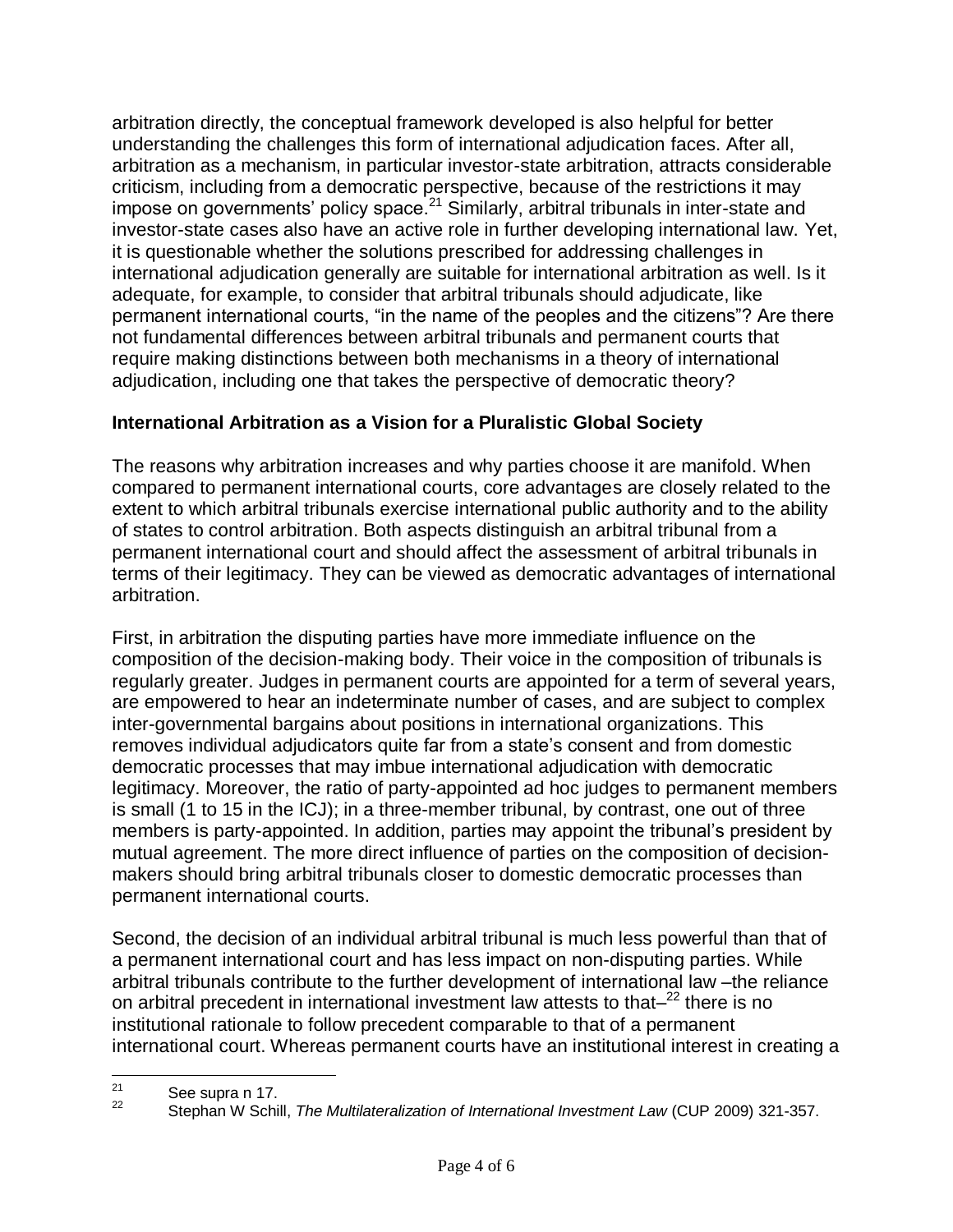coherent jurisprudence and in adopting their own precedent in subsequent decisions, arbitral decisions can only convince future arbitrators and appointing parties because of their reasons. Unlike permanent courts, arbitral tribunals cannot invoke institutional authority. The international public authority tribunals exercise individually is therefore more limited than that of permanent courts. This reduces the impact decisions by arbitral tribunals have beyond the disputing parties and beyond an individual case and, consequently, the need to legitimize the law-making functions of arbitral tribunals in the same way as for permanent courts.

Finally, the difference between permanent international courts and arbitral tribunals also shows when asking in whose name they rule. Permanent courts may need to root their decision-making powers in a cosmopolitan framework and speak the law in the name of "the peoples and the citizens" in order to be legitimate as potentially multilateral lawmakers. Arbitral tribunals, by contrast, rule in the name of the parties and can legitimately rule in a more limited perspective. They do not need to look for an overarching legitimating framework and understand themselves as mouthpieces of the international community. Arbitration can limit itself to serving as an adjudicatory bridge between disputing parties. Unlike permanent courts, which reflect top-down, hierarchical ordering structures that are typical for large-scale multilateralism, arbitration reflects a bottom-up approach to international adjudication that puts the parties and their desire for tailormade dispute settlement center stage. Arbitration thus reflects the paradigm of a pluralistic, heterarchical ordering of the international community, in which flexibility according to domestic and bilateral preferences is more important than multilateral harmonisation.

## **Addressing Problems of International Arbitration**

Arbitration, however, is not the panacea to all challenges in international adjudication. On the contrary, international arbitration creates its own problems. What the one-off nature of arbitration proceedings recoups, in terms of its comparatively reduced public authority and increased possibilities for state control, is forfeited by the greater risk of inconsistencies in decision-making. This poses challenges for legal certainty and the rule of law, and for the democratic principle of equality. This is inherent in the one offnature of arbitration. Yet, arbitral tribunals themselves can help to reduce the risk of inconsistencies and the charge of overstepping their mandate. In this context, the mechanisms they can use are similar to those suggested for, and partly already practiced by, permanent international courts. They include reasoning of decisions that avoid unnecessary *obiter* or statements that are not reasonably related to the case at hand. Similarly, well-adapted standards of review are important, as well as contextualizing the decision at hand in relation to general principles of international law and dispute settlement. A theory of international adjudication that takes account of the specificities of international arbitration could help to address these problems.

All in all, integrating international arbitration into a theory of international adjudication on equal footing with permanent international courts would enrich our understanding of both permanent courts and international arbitration, and thereby allow us to get a more